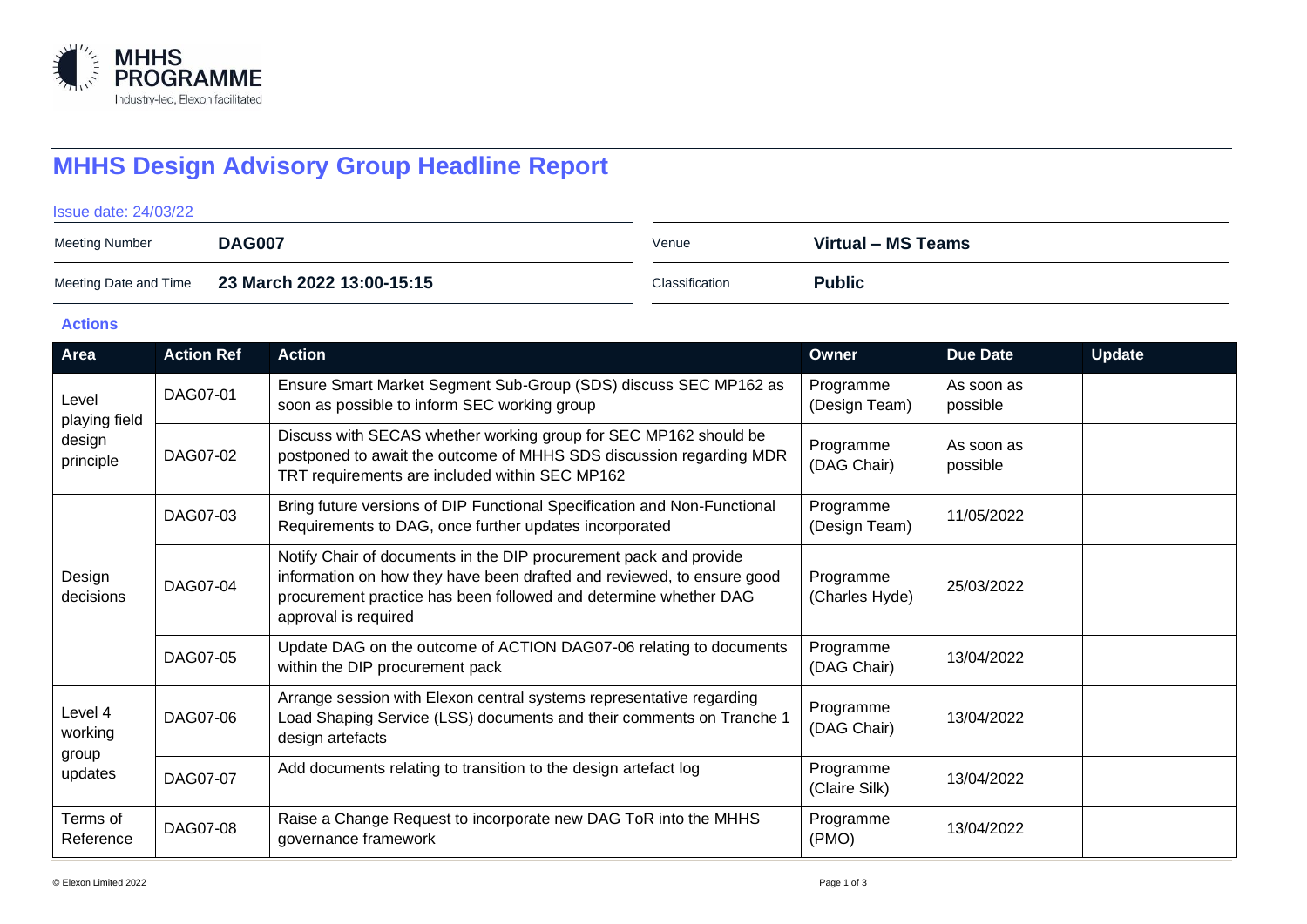#### **Decisions**

| Area                              | Dec Ref           | <b>Decision</b>                                                                                                                                                    |
|-----------------------------------|-------------------|--------------------------------------------------------------------------------------------------------------------------------------------------------------------|
| <b>Minutes</b>                    | DAG-DEC-14        | Minutes of DAG meeting held 09 March 2022 approved.                                                                                                                |
| <b>Terms of</b><br>Reference      | <b>DAG-DEC-15</b> | Updates to DAG ToR approved.                                                                                                                                       |
| <b>Design</b><br><b>Decisions</b> | <b>DAG-DEC-16</b> | Issuance of Functional Specification and Non-Functional Requirements documents to prospective service providers as part of<br>Request for Proposal (RFP) approved. |

## **RAID Items Discussed**

| <b>RAID</b> area | Description <sup>1</sup> |
|------------------|--------------------------|
| N/A              |                          |

## **Key Discussion Items**

| Area                                           | <b>Discussion</b>                                                                                                                                                                                                                                                                                                                                                                                                                                                                                                                                                                                                                                                                                                                                                                                                                                                                                                                                        |  |
|------------------------------------------------|----------------------------------------------------------------------------------------------------------------------------------------------------------------------------------------------------------------------------------------------------------------------------------------------------------------------------------------------------------------------------------------------------------------------------------------------------------------------------------------------------------------------------------------------------------------------------------------------------------------------------------------------------------------------------------------------------------------------------------------------------------------------------------------------------------------------------------------------------------------------------------------------------------------------------------------------------------|--|
| <b>DAG ToR Updates</b>                         | New wording was added to the DAG ToR to cover instances where DAG might deviate from the Programme design principles. It was deemed<br>appropriate to record any such deviations in the meeting minutes as opposed to a standalone log, as such deviations are often context sensitive,<br>and minutes would best capture the circumstances that led to a specific deviation.                                                                                                                                                                                                                                                                                                                                                                                                                                                                                                                                                                            |  |
| <b>Governance Group</b><br><b>Updates</b>      | The group were advised that MHHS Programme Change Requests (CR) CR001 and CR002, which provide alternative proposals to change the<br>date of the M5 programme milestone, were issued to Programme Participants (PPs) for impact assessment. The deadline for submitting responses<br>is 17:00 Friday 25 March 2022. The responses will be presented at Programme Steering Group (PSG) on 06 April 2022, before being sent to<br>Ofgem for decision.<br>The Testing and Migration Advisory Group (TMAG) has agreed to mobilise the Migration Working Group (MWG) in mid-April. The group will look<br>at how data is migrated from old to new systems, as opposed to transitional arrangements/processes which will include things like cut-over dates,<br>parallel running of system, arrangements for in-flight activities, etc. Programme Parties who would like to attend the MWG should email<br>PMO@mhhsprogramme.co.uk to express their interest. |  |
| <b>Level Playing Field</b><br><b>Principle</b> | Following the extraordinary DAG held 17 March 2022, it was highlighted the key question regarding SEC MP162 is whether there are MHHS Meter<br>Data Retrieval (MDR) activities that require a Target Response Time (TRT) of less than 24 hours. The outcome of the discussion was the MHHS<br>Smart Meter Segment Sub-Group (SDS) must discuss SEC MP162 as soon as possible to inform the SEC working group's approach on this<br>(ACTION DAG07-02). An element of time pressure was discussed, given the SEC Change Board decision on SEC MP162 is due in May. As such,<br>DAG need to determine a position on this at the 13 April 2022 DAG meeting. There was a suggestion for the programme to discuss with SECAS<br>whether the timescales for SEC MP162 might need to be postponed to allow the outcome of the SDS discussion regarding MDR TRT to be<br>included in SEC MP162 (ACTION DAG07-03).                                                 |  |